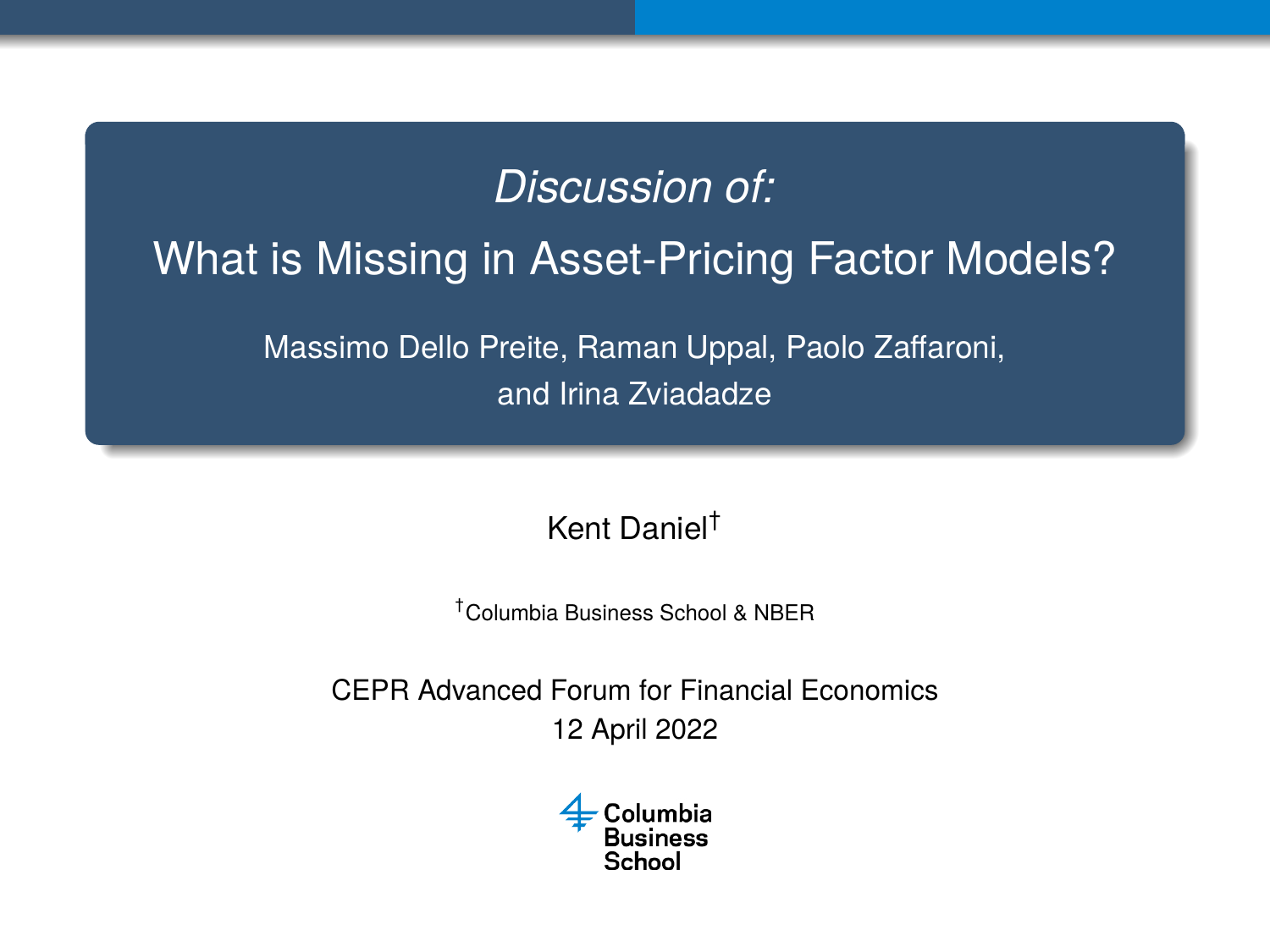- Really nice, provocative paper.
- Takes an APT-based approach to pricing the cross-section
	- systematic and asset-specific risk.
	- the SDF correction term for asset-specific risk is:

$$
M_{t+1}^a = -\frac{a'V_e^{-1}}{R_{tt}}e_{t+1}
$$

Finds that:

*...more than half of the variation in this SDF is explained by an aggregate measure of asset-specific risk that reflects market frictions and behavioral biases.*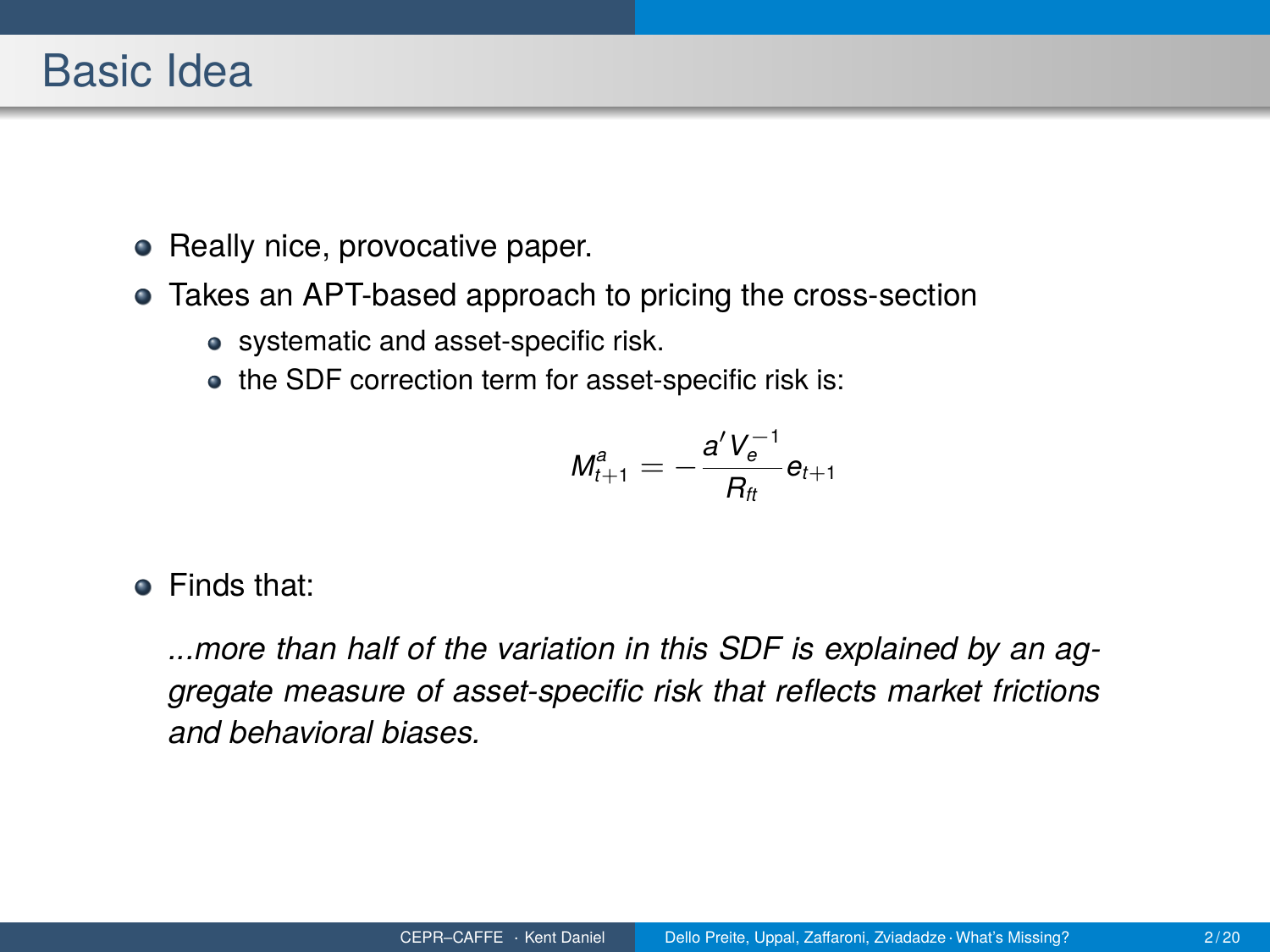#### Pricing Kernel Variance and Squared Sharpe Ratios

$$
\mathbb{E}[mR] = 1
$$
\n
$$
\mathbb{E}[mR^e] = 0
$$
\n
$$
\frac{\text{cov}(m, R^e)}{= \rho \sigma_m \sigma_r e} = \frac{\mathbb{E}[mR^e]}{=0} - \frac{\mathbb{E}[m]\mathbb{E}[R^e]}{= \frac{1}{R_f}}
$$
\n
$$
\Rightarrow \sigma_m = -\rho \cdot \frac{1}{R_f} \cdot \left(\frac{\mathbb{E}[R^e]}{\sigma_{R^e}}\right)
$$
\n
$$
\Rightarrow \sigma_m^2 \approx \text{SR}_{\text{max}}^2
$$

So, following [Hansen and Jagannathan \(1997\)](#page-19-0), the pricing kernel variance is proportional to the maximum squared Sharpe Ratio.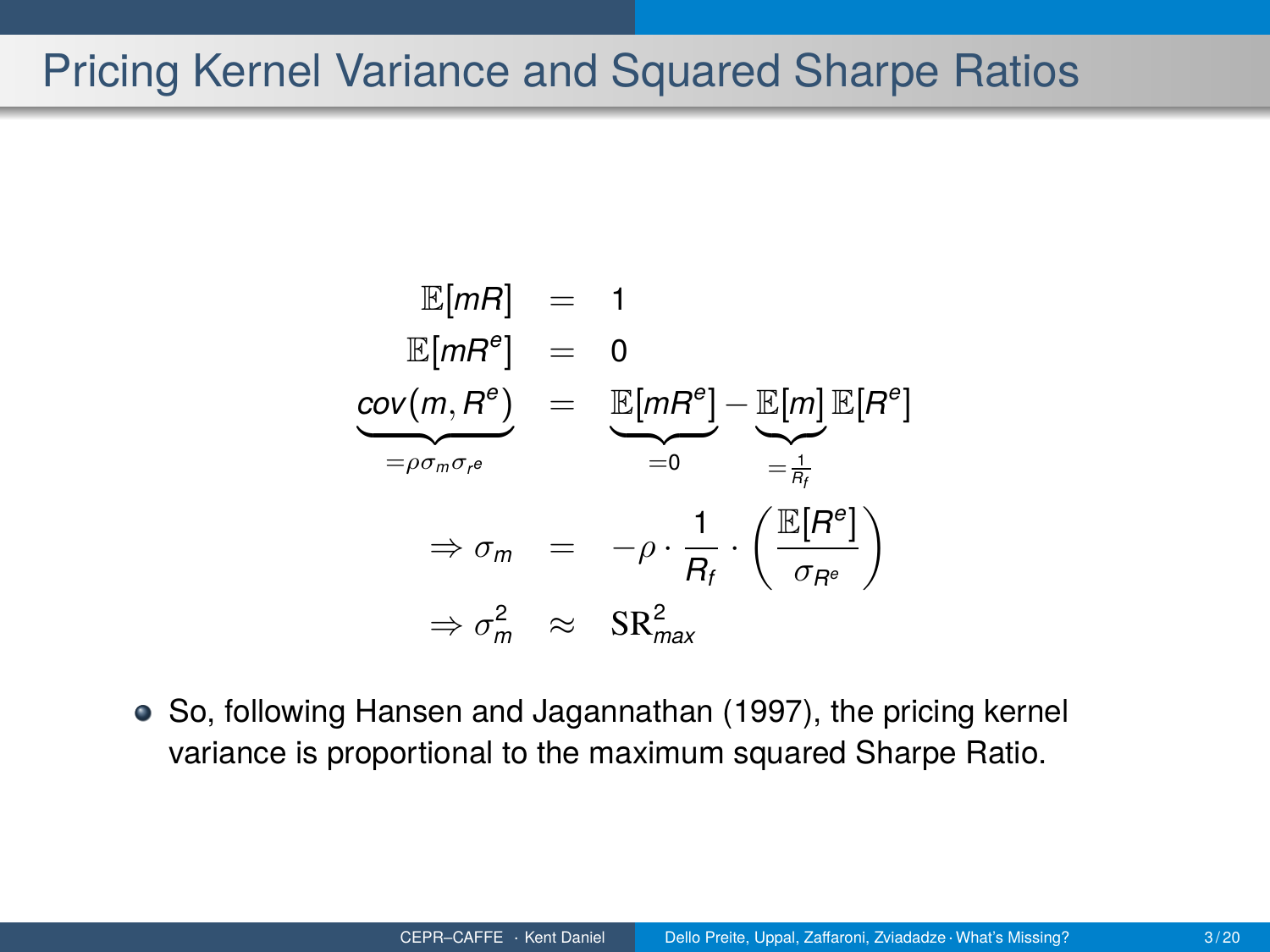#### Explaining the Cross Section

#### **Timeline:**

- [Chen, Roll, and Ross \(1986\)](#page-19-1) economic factors:
	- Evidence of that there were premia associanted with innovations in macroeconomic variables, but the Sharpe ratios associated with these portfolios were small.
- [Connor and Korajczyk \(1988\)](#page-19-2) statistical factors using PCA:
	- effective in explaining the covariance structure, but all but the first PC which looks like the market - did not carry much of a premium.
- [Fama and French \(1993\)](#page-19-3): characteristic sorted portfolios:
	- "The 3-factor model does a good job in explaining the cross-section of average returns."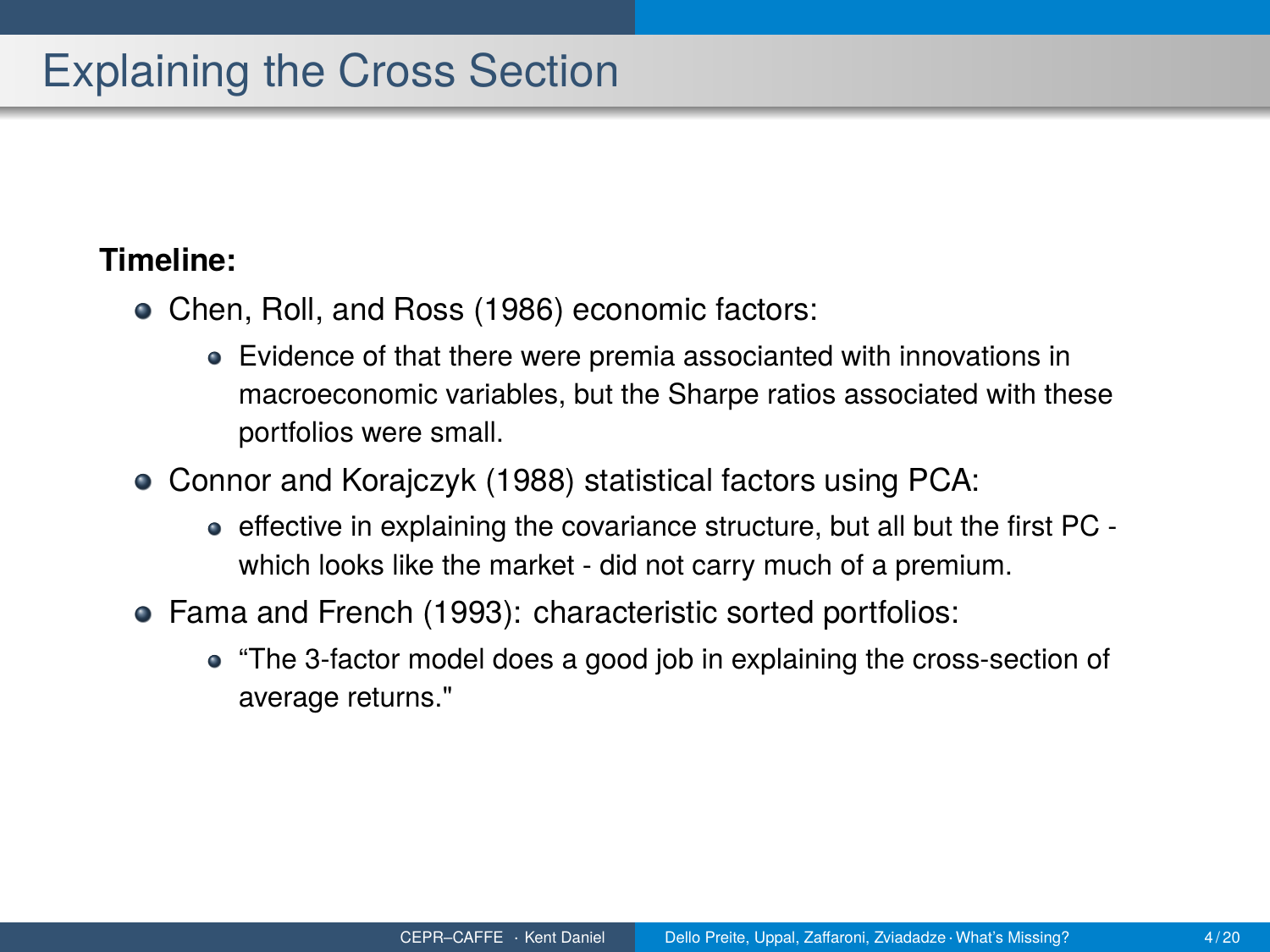#### Characteristic-Based Factors

- The [Fama and French \(1993\)](#page-19-3) characteristic-sort procedure has become standard for forming *factor-portfolios*
- That is, find a characteristic that is associated with expected returns, e.g. book-to-market, and create a corresponding factor portfolio by sorting on this characteristic.
	- The resulting factor portfolio goes long high- and short low-characteristic stocks.
- *Examples:* SMB, HML, RMW, CMA; UMD; WML; LIQ; ISU; QMJ, etc.
	- [Fama and French \(1993,](#page-19-3) [2015\)](#page-19-4); [Carhart \(1997\)](#page-19-5); [Daniel and Moskowitz](#page-19-6) [\(2016\)](#page-19-6); [Pástor and Stambaugh \(2003\)](#page-19-7); [Daniel and Titman \(2006\)](#page-19-8); [Asness,](#page-19-9) [Frazzini, and Pedersen \(2013\)](#page-19-9); [Lustig, Roussanov, and Verdelhan \(2011\)](#page-19-10)
	- [Cochrane \(2011\)](#page-19-11) calls this asset pricing's "factor zoo."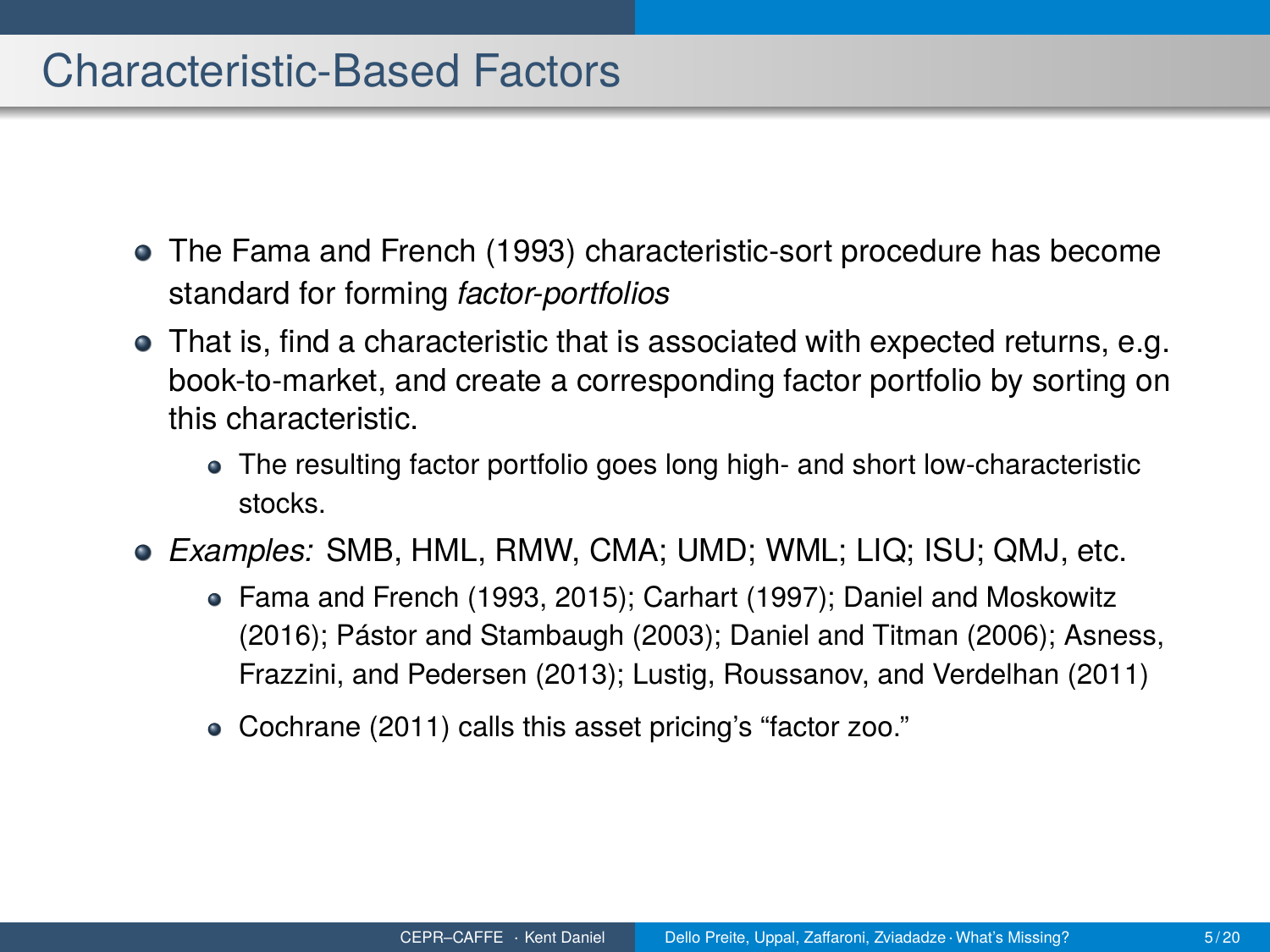### Factor-portfolio inefficiency

- PCA ignores information about expected returns that comes from characteristics.
- Characteristic sorts ignore information about the covariance structure that come from PCA/historical return covariances.
- The characteristic-sorted portfolios can be improved by incorporating the information about the (future) covariance structure
	- this information can come from historical, individual-firm covariances, or from other sources.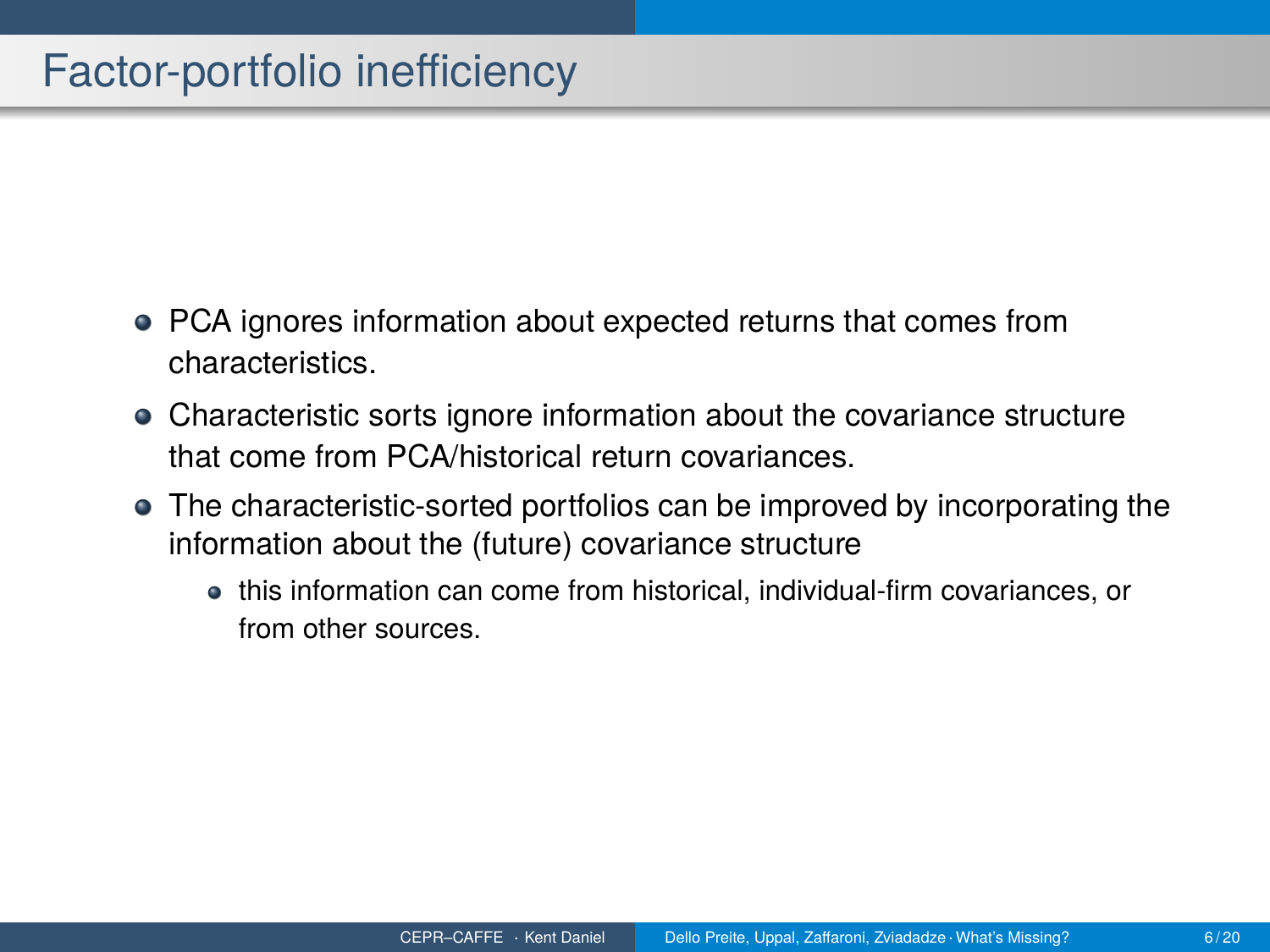To see this, let's consider a standard setting (with no arbitrage).

For simplicity (and wlog) assume one priced and one unpriced factor:

$$
R_{i,t} = \beta_{i,t-1} (f_t + \lambda_{t-1}) + \beta_{i,t-1}^u f_t^u + \varepsilon_{i,t}
$$
 (1)

where

- $f_t$  is a priced factor with premium  $\lambda_{t-1},$
- *f u t* is an *un*priced factor,

and where

• 
$$
\mathbb{E}_{t-1}[f_t] = \mathbb{E}_{t-1}[f_t^u] = \mathbb{E}_{t-1}[\varepsilon_{i,t}] = 0
$$

$$
\bullet \ \ f_t \perp f_t^u, f_t \perp \varepsilon_{i,t}, f_t^u \perp \varepsilon_{i,t}, \varepsilon_{i,t} \perp \varepsilon_{j,t} \ \forall i \neq j.
$$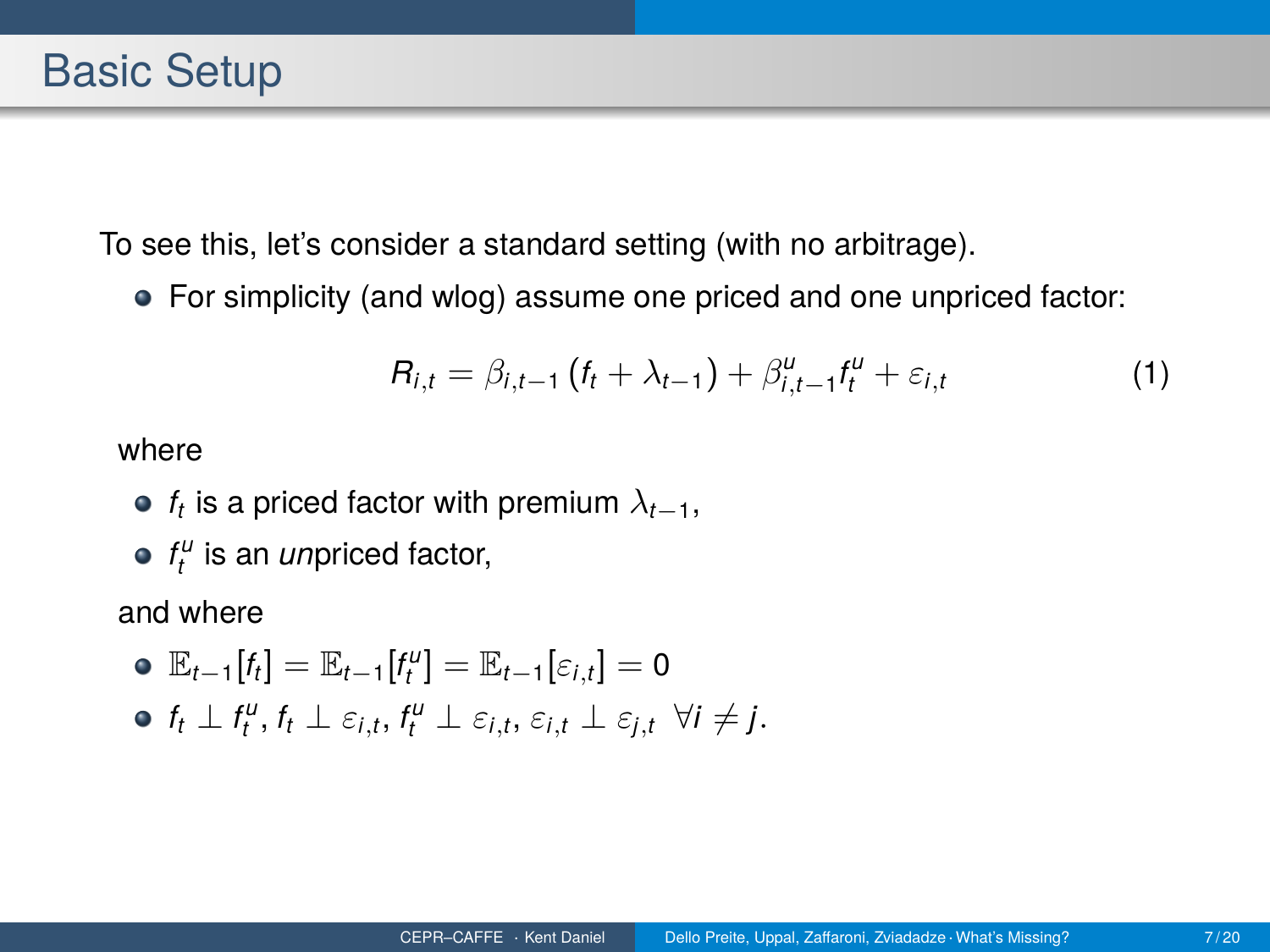#### Characteristic *c* as a Proxy for Expected Returns

- We do not observe  $f_t$
- However, suppose there exists an observable characteristic *ci*,*t*−<sup>1</sup> that lines up with expected returns:

$$
\mathbb{E}_{t-1}[R_{i,t}] = \kappa \cdot c_{i,t-1} \tag{2}
$$

- See, e.g., [Daniel and Titman \(1997\)](#page-19-12) & [Fama and French \(1993\)](#page-19-3).
- $\bullet \Rightarrow$  characteristic perfect proxy for priced factor loading:

$$
c_{i,t-1} = \frac{\lambda_{t-1}}{\kappa} \beta_{i,t-1}
$$
 (3)

Suppose that we form a "factor mimicking portfolio" by buying high *c* assets and selling low *c* assets. *Will the resulting portfolio really mimic ft?*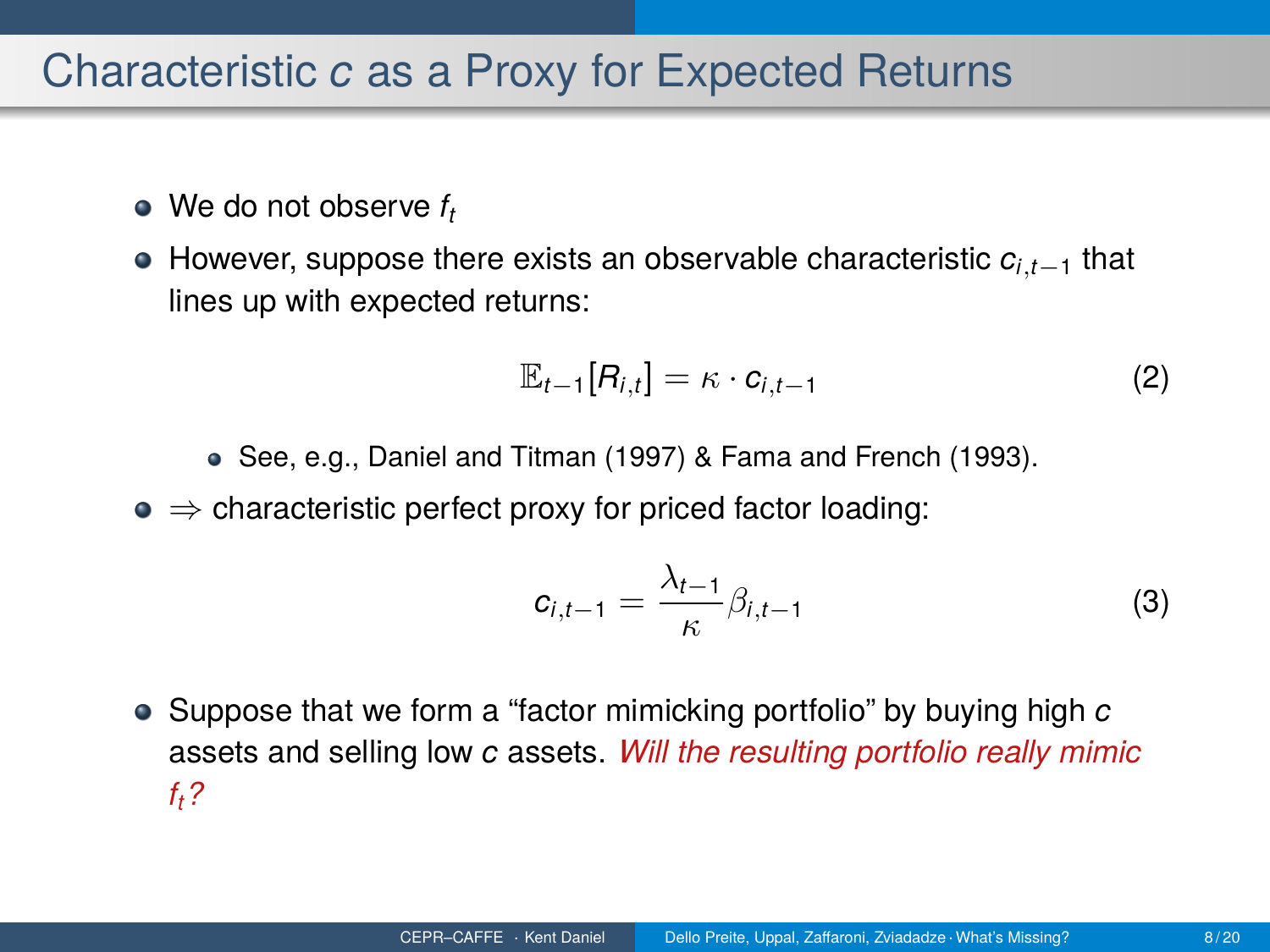#### 6 Assets in the Space of Loadings and Characteristics

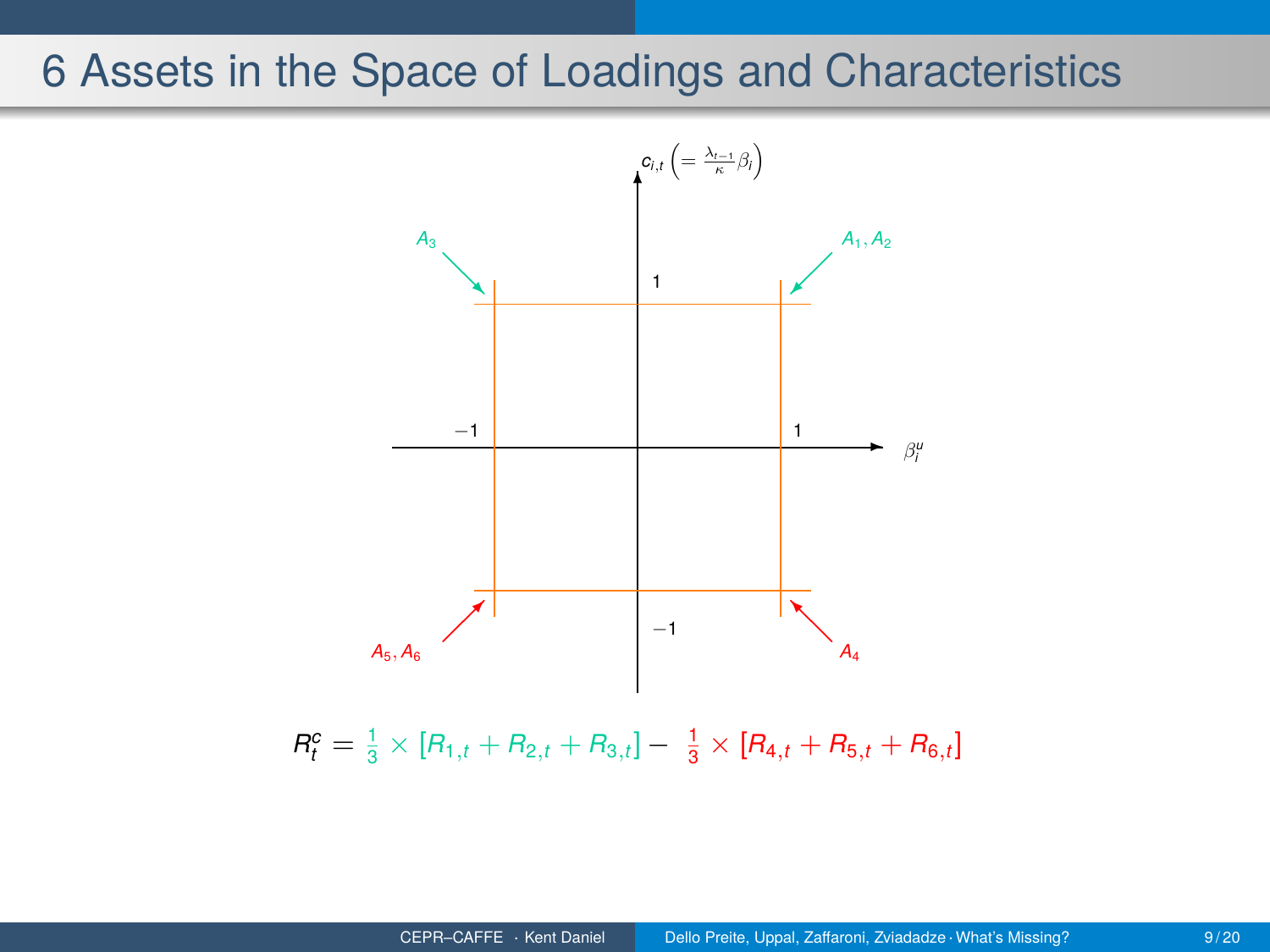### Characteristics-based Factor *R c* is not MVE

- $R_t^c$  is  $\boldsymbol{n}$ o $\boldsymbol{t}$  mean-variance-efficient
	- It loads on both the priced  $(f_t)$  and unpriced  $(f_t^u)$  factors.
	- $\Rightarrow$  cannot be the projection of the stochastic discount factor on the space of returns
- How can we improve  $R_t^c$ ?
	- Construct a hedge portfolio *h<sup>t</sup>* that
		- is strongly correlated with  $R_t^c \implies$  large  $\beta_h^u$ ; low  $\sigma_\epsilon$
		- has zero expected return  $\implies$   $\beta_h = 0$
	- Combine  $R_t^c$  and  $h_t$  to get
		- same expected return
		- lower volatility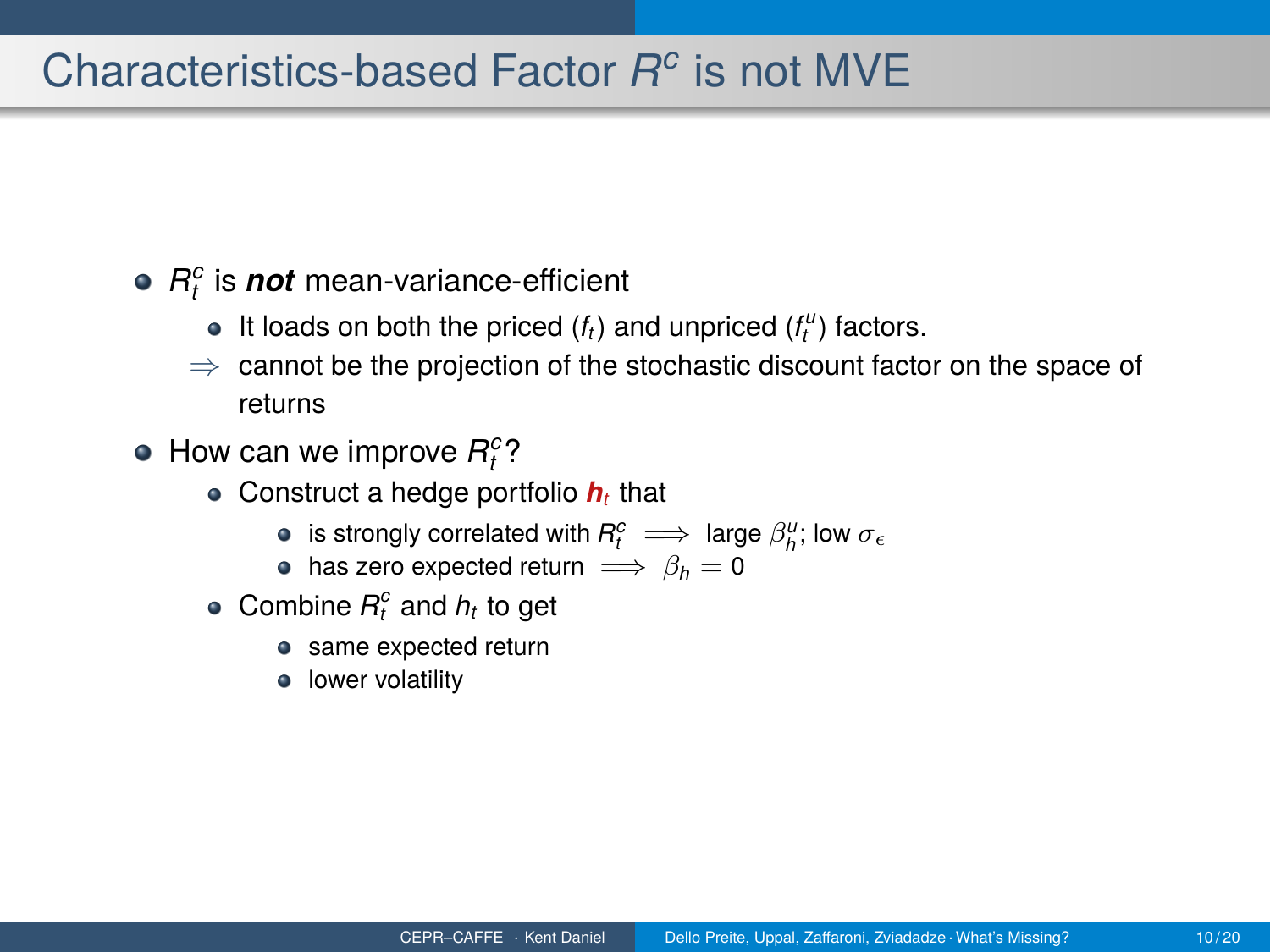#### 6 Assets in the Space of Loadings and Characteristics

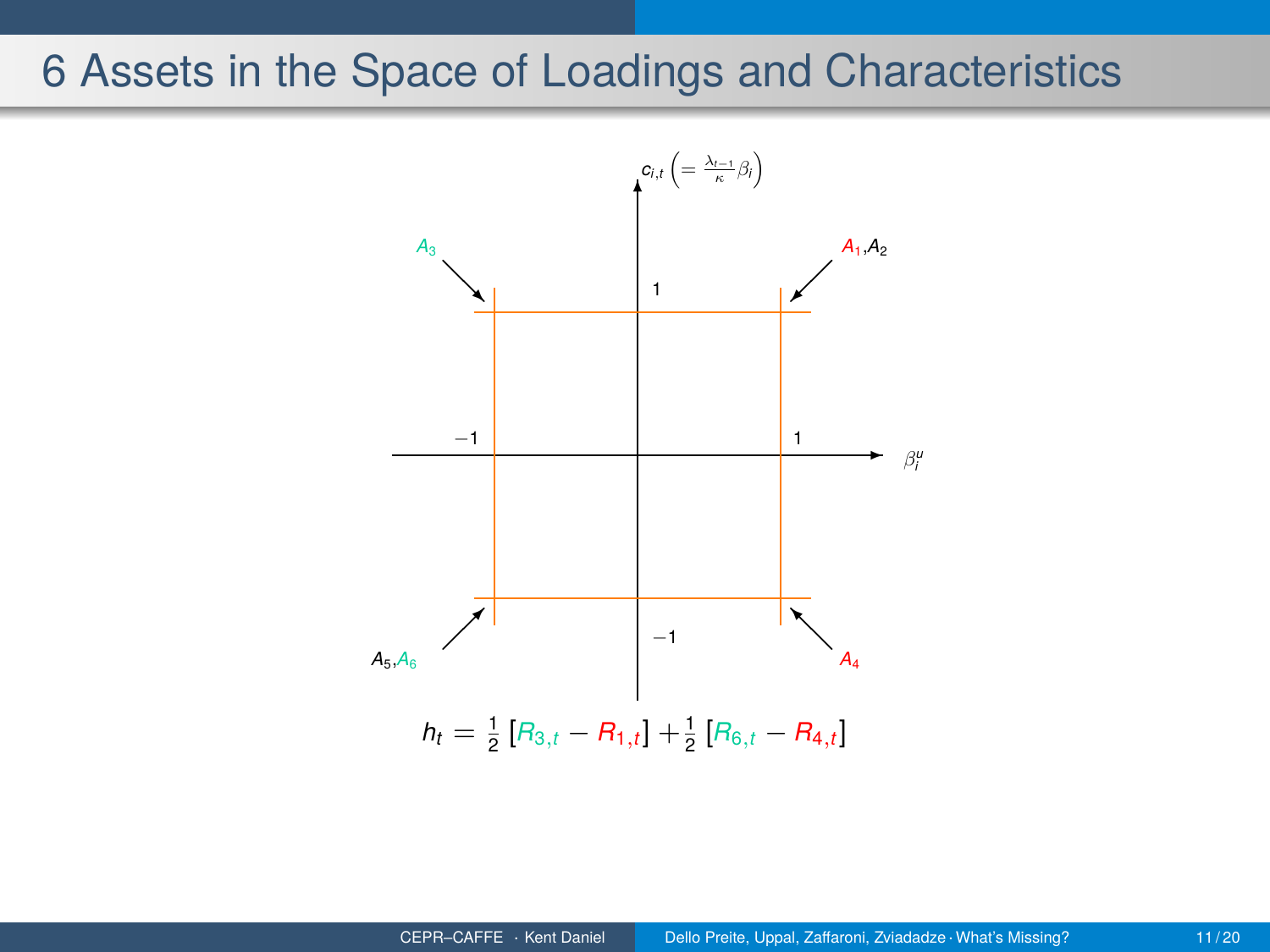## Improved Factor-Portfolio *R* ∗

For optimal hedge, project char-based factor portfolio onto hedge portfolio:

$$
R_t^c = \gamma h_t + R_t^*
$$
  
\n
$$
\Rightarrow R_t^* = R_t^c - \gamma h_t
$$

Optimal hedge ratio:

$$
\min_{\gamma} \text{var}(R_t^*) \qquad \Rightarrow \qquad \widehat{\gamma} = \frac{\text{cov}(R_t^c, h_t)}{\text{var}(h_t)} = \rho_{c,h} \frac{\sigma(R_t^c)}{\sigma(h_t)}
$$

• Sharpe ratio improvement:

$$
\frac{\textsf{SR}^*}{\textsf{SR}^c} = \frac{1}{\sqrt{1-\rho_{c,h}^2}} > 1
$$

 $\lambda = \lambda$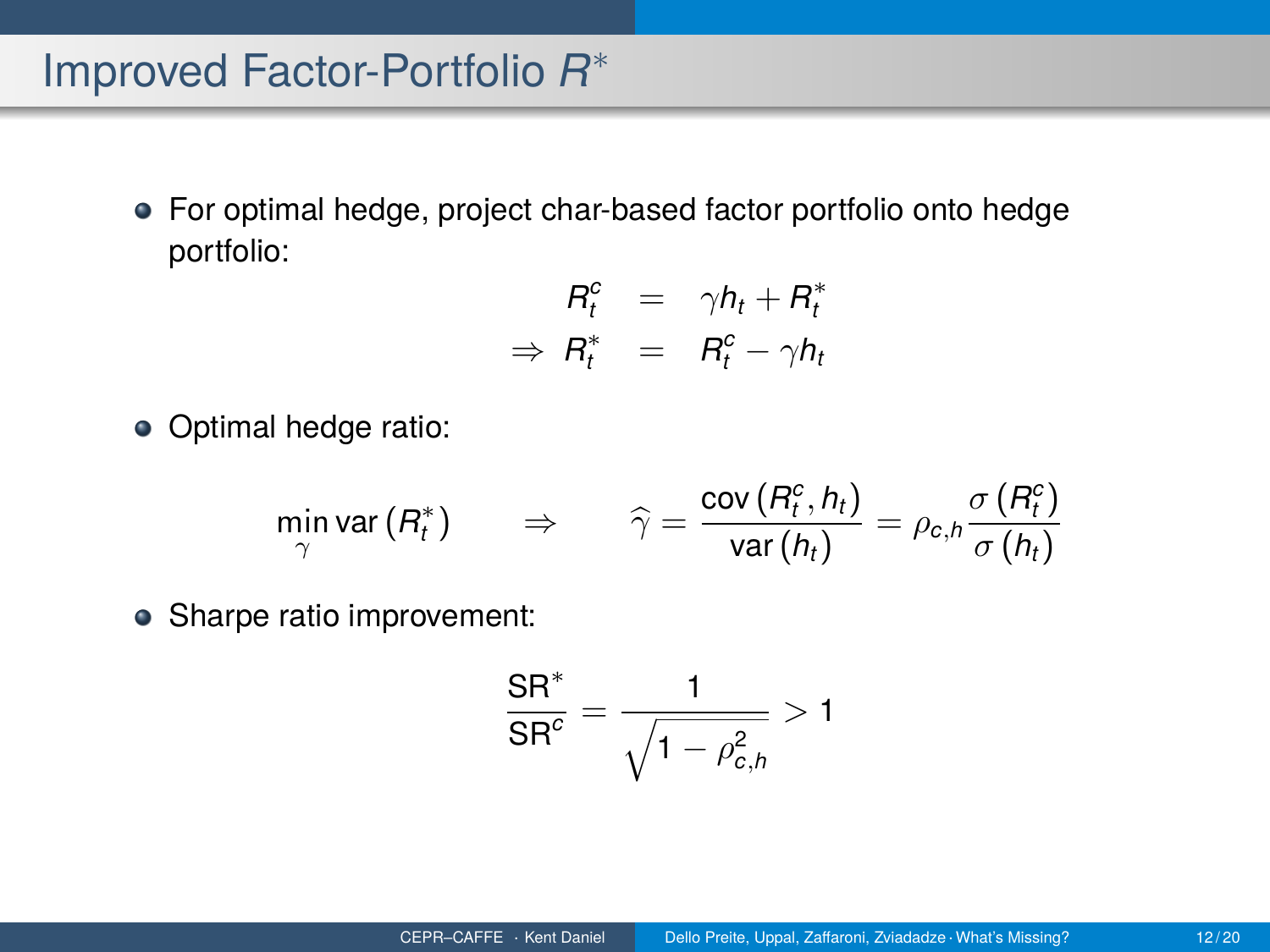- Our point goes through in a large economy with multiple factors
- The key requirement is that the characteristic *c* is a good proxy for the expected return.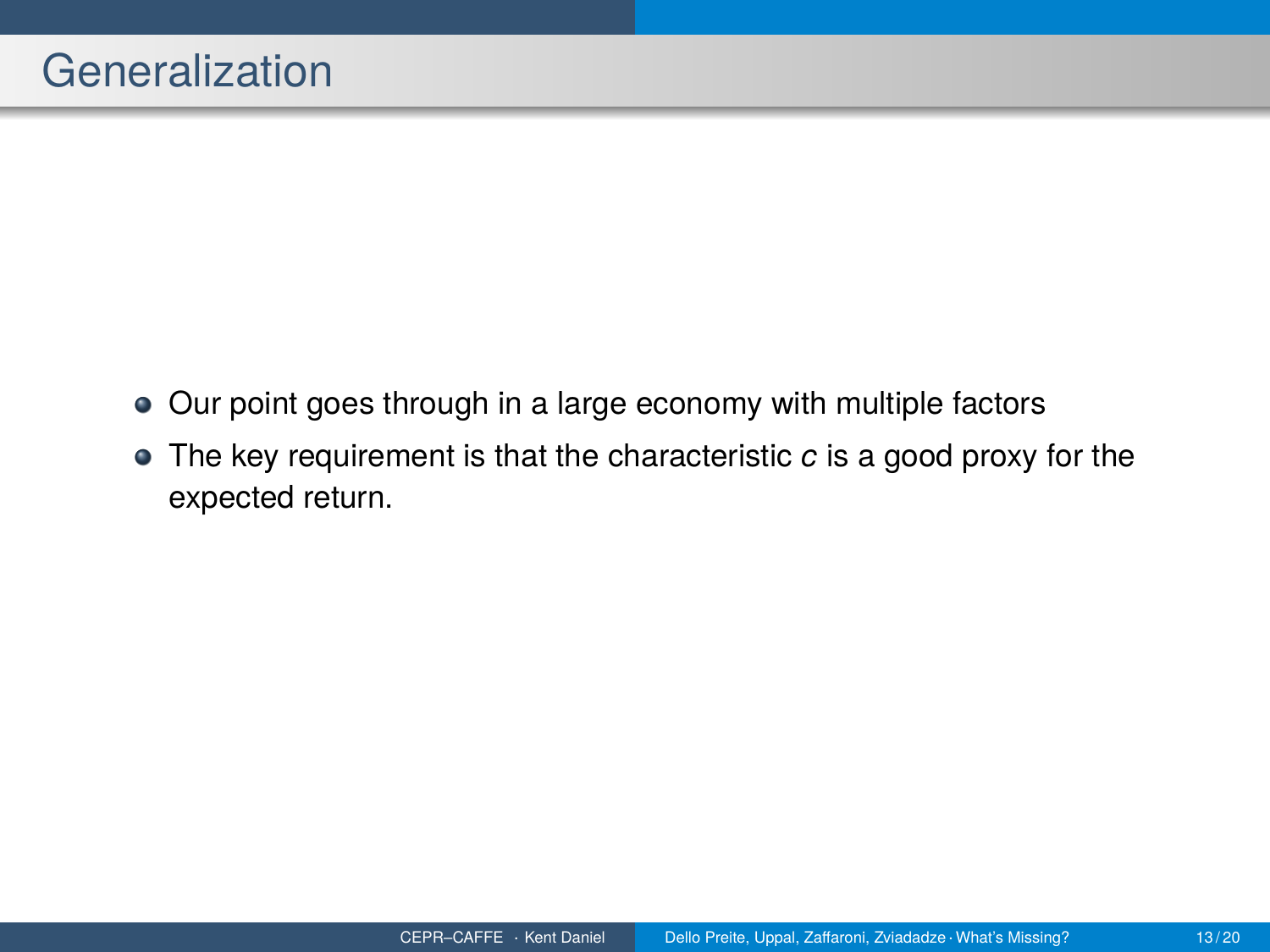#### What is the asset-specific here?

- It is important to note that the asset specific risk that DUZZ document is *not* inividual firm risk.
	- They are clear about this; their 202 basis assets are well-diversified portfolios
- However, they clearly capture components of the returns that are not spanned innovations in economic variables or by the asset-pricing factors proposed in the literature.
	- I would be curious to see the extent to which it is correlated with the hedging portfolio returns.
	- It would also be interesting to see the extent to which it can be captured by better-designed factors.
		- e.g., with size interactions.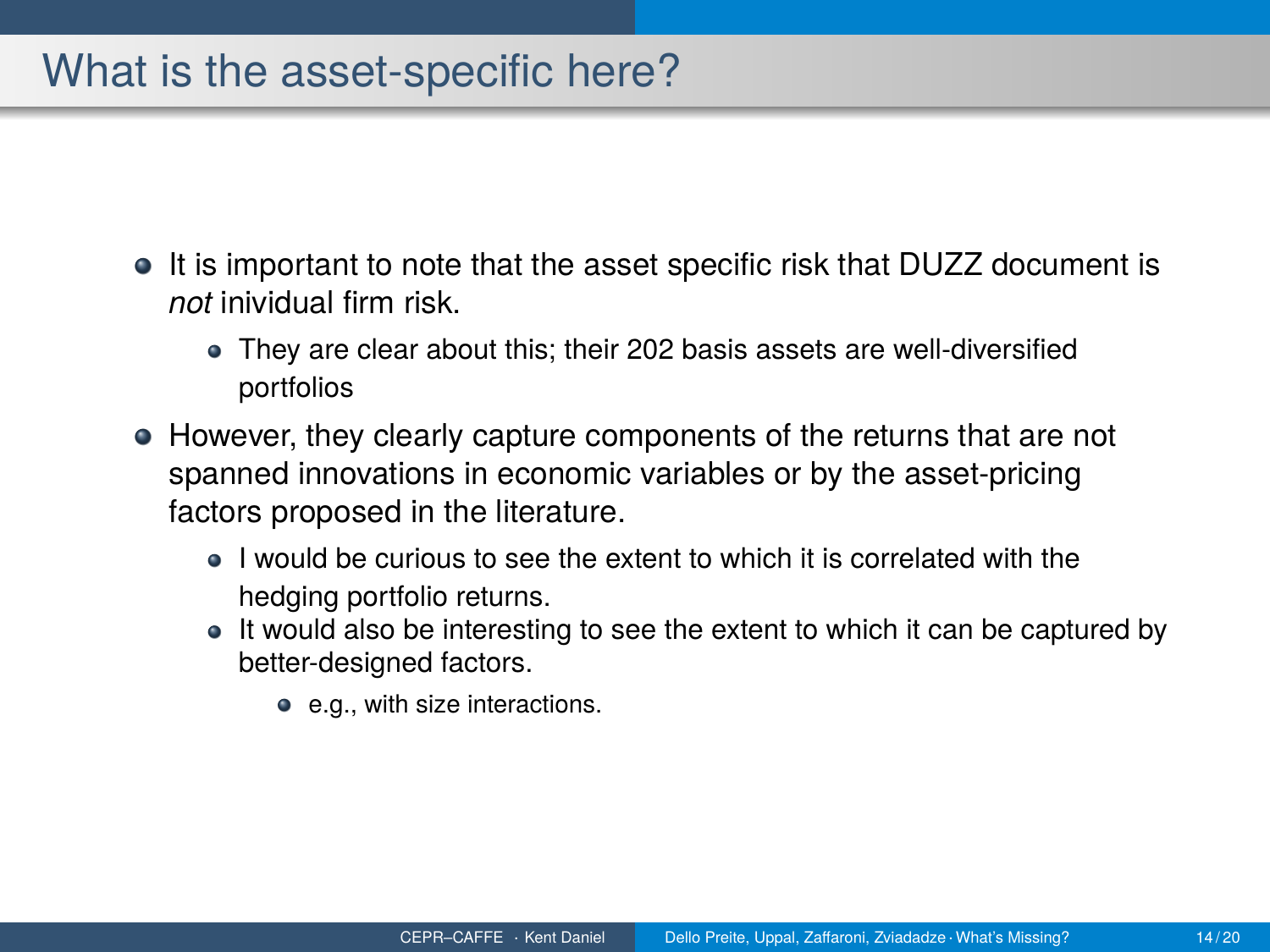#### Effect of Market Cap

- Given the set of basis assets used, it is perhaps not surprising that the asset-specific-corrected kernel performs so well against size-sorted portfolios.
	- The standard characteristic-based factors do not perform well against small-cap portfolios.



Cumulative Returns, 1963:07-2020:09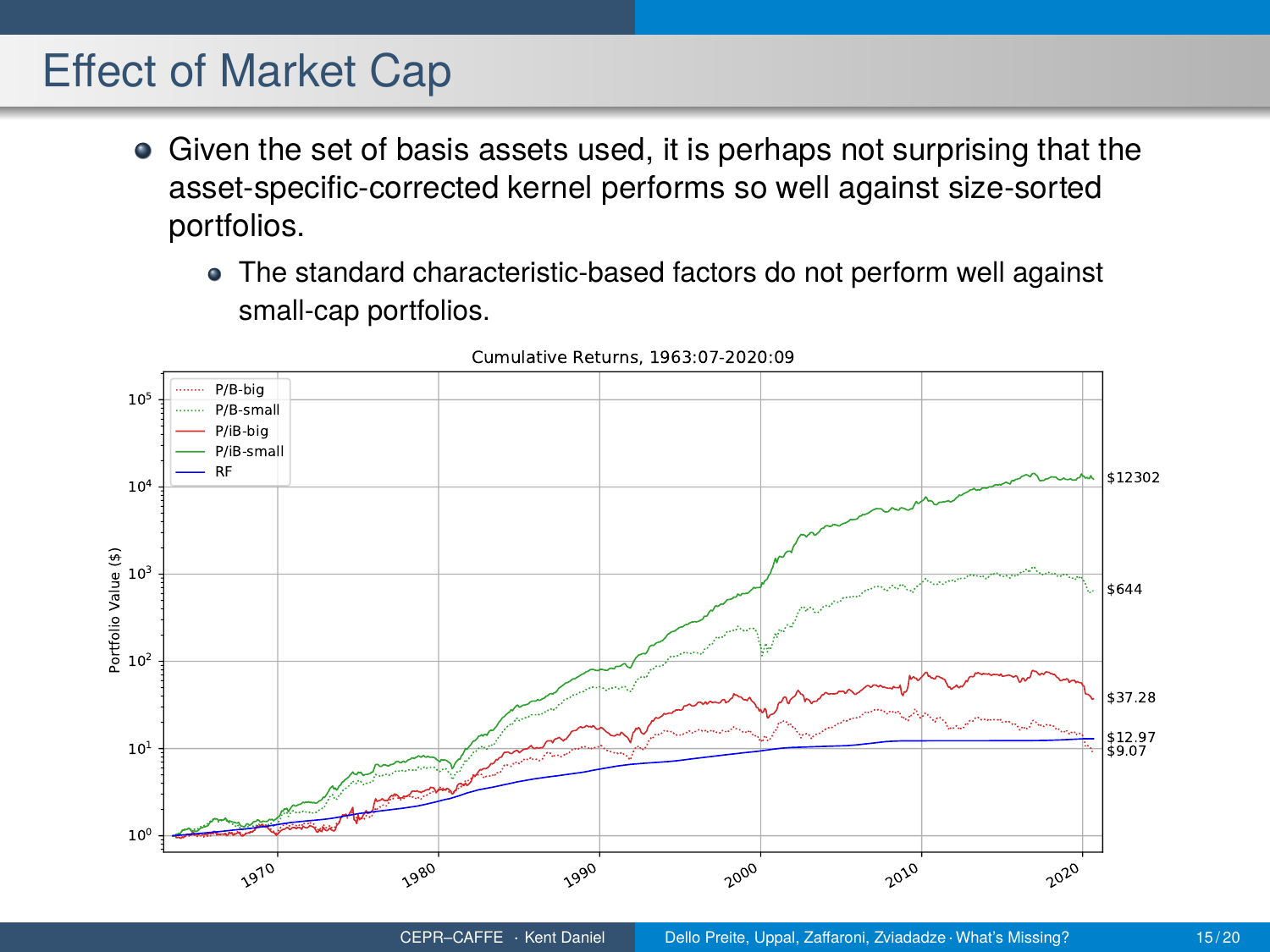#### Effect of Market Cap

- Given the set of basis assets used, it is perhaps not surprising that the asset-specific-corrected kernel performs so well against size-sorted portfolios.
	- The standard characteristic-based factors do not perform well against small-cap portfolios.



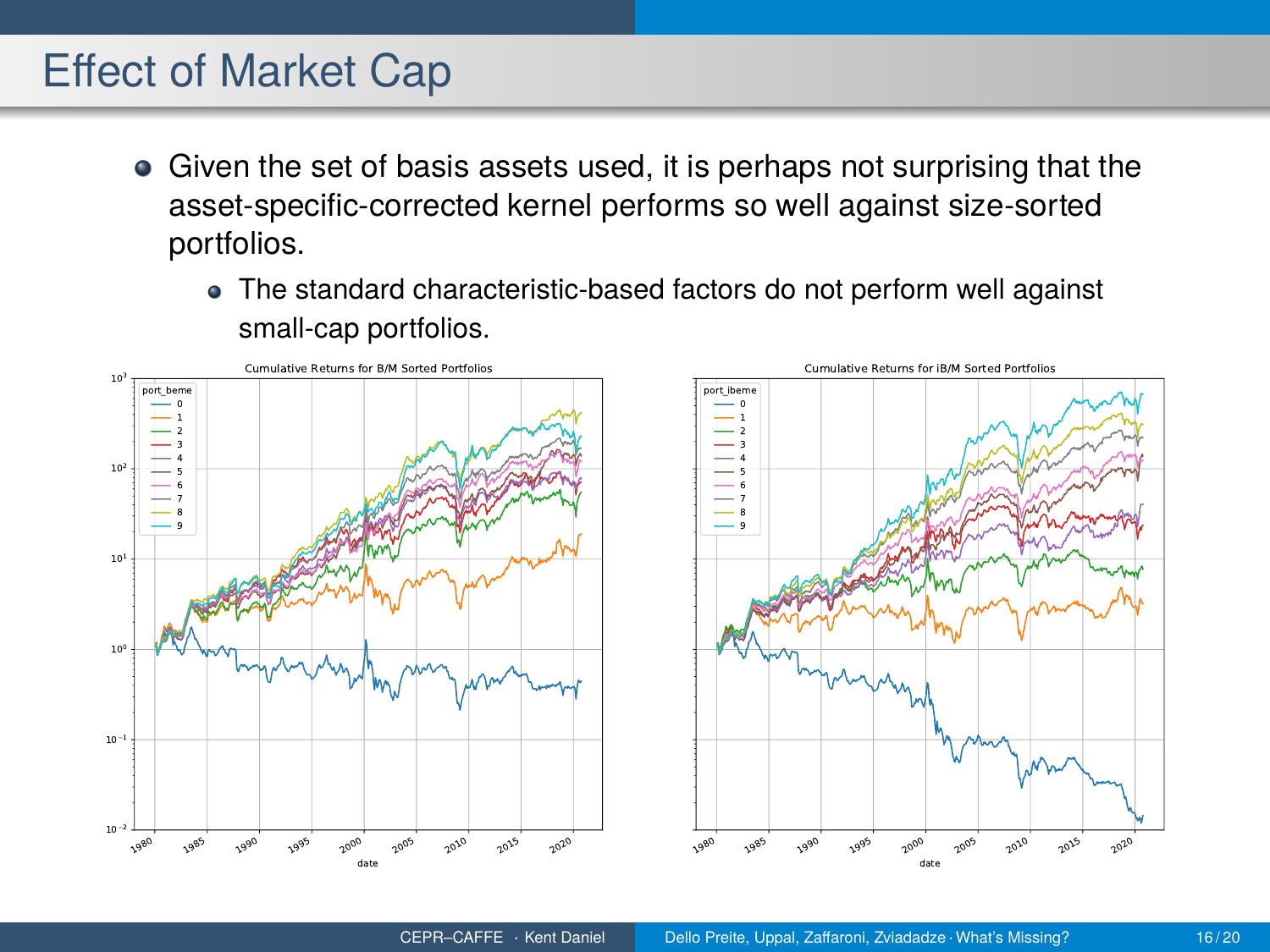#### Factor Loadings are not constant for these basis assets

#### **HML & the finance industry in the financial crisis**

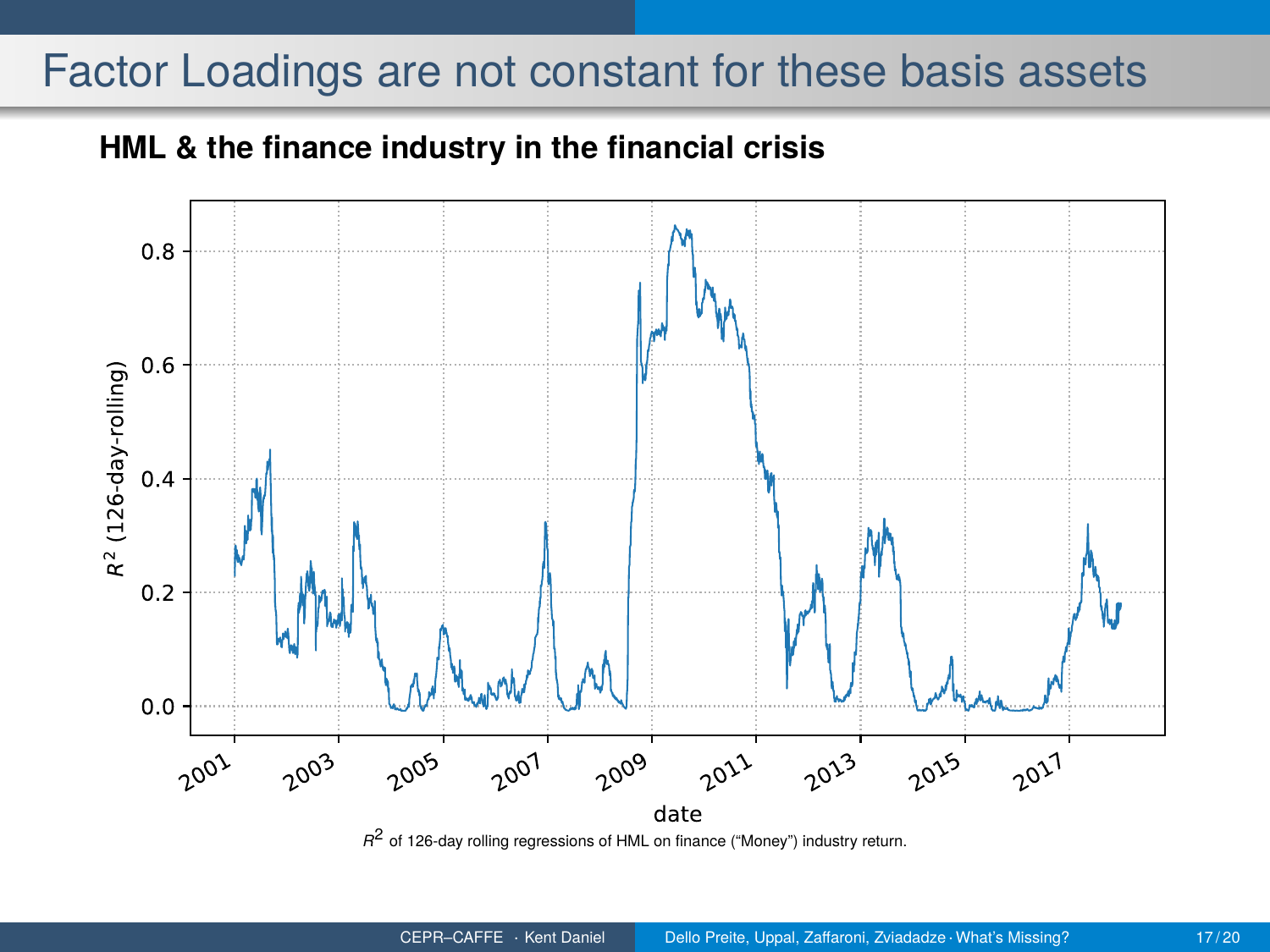- I'm still a little confused about the finding that "95% of ... the variation [of the systematic component of the SDF] is explained by the market factor"
	- The argument is that "it plays an important role in determining the level of stock returns."
- $\bullet$  However, we know that the annualized  $SR^2$  of the market is about 0.16, and the optimal portfolio of even the five-FF factors [\(Fama and French,](#page-19-4) [2015\)](#page-19-4) is 1.16.
	- This suggests that a pricing-kernel that explains even the FF-5 factors must have a  $\sigma_m^2 \geq 1.16$ 
		- Note that [Daniel, Mota, Rottke, and Santos \(2020\)](#page-19-13) show that hedged-versions of these factors have a *SR*<sup>2</sup> of about 2.16.
		- This is roughly consistent with the finding here that only 44% of the variation in the admissible SDF comes from the systematic component.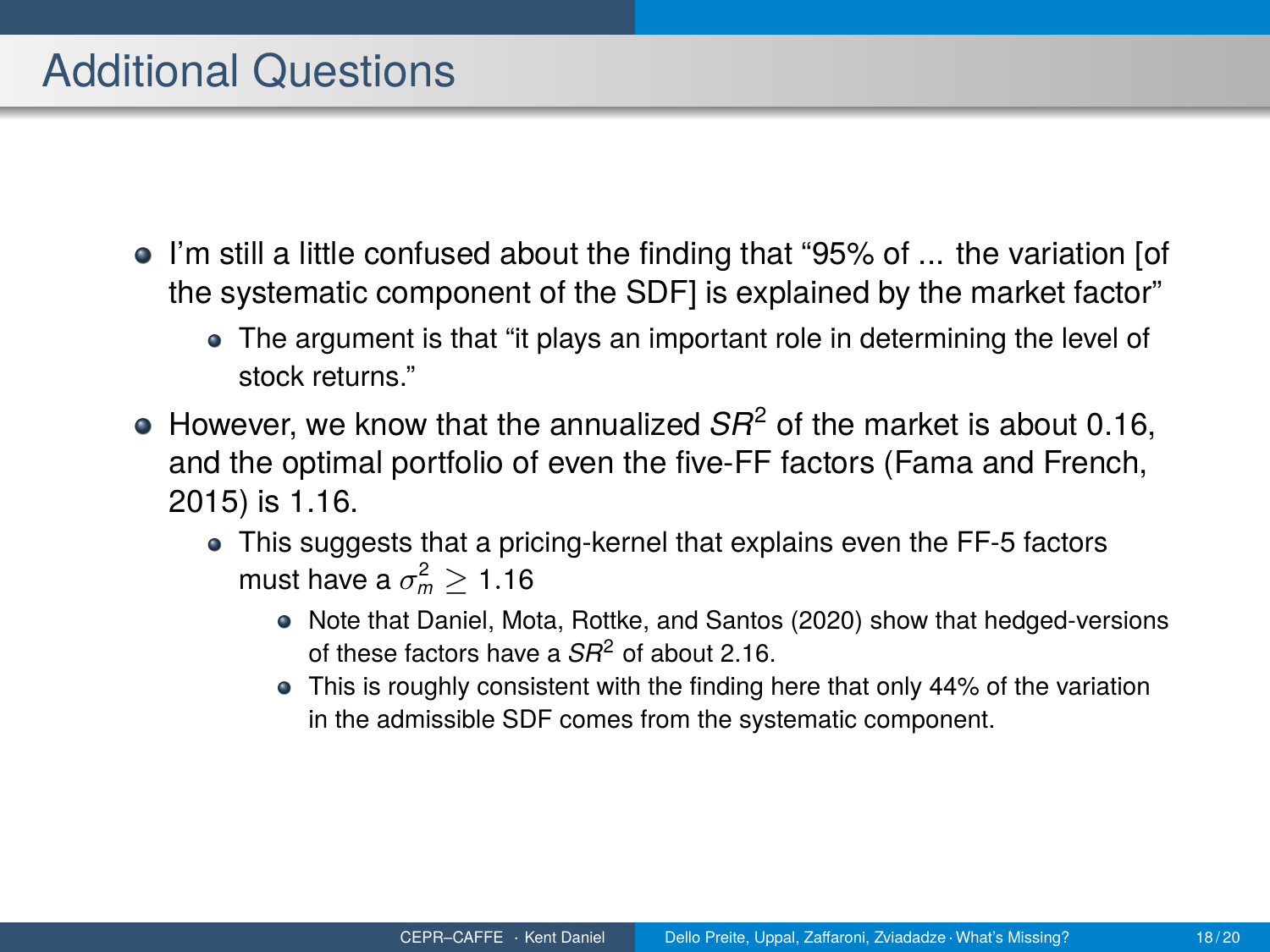- Again, a really nice paper with interesting and provocative results.
- I really like the basic approach of documenting the "asset-specific risk" in the cross section
- I would love to see the authors go further in documenting exactly what the asset-specific component of the pricing kernel really is.